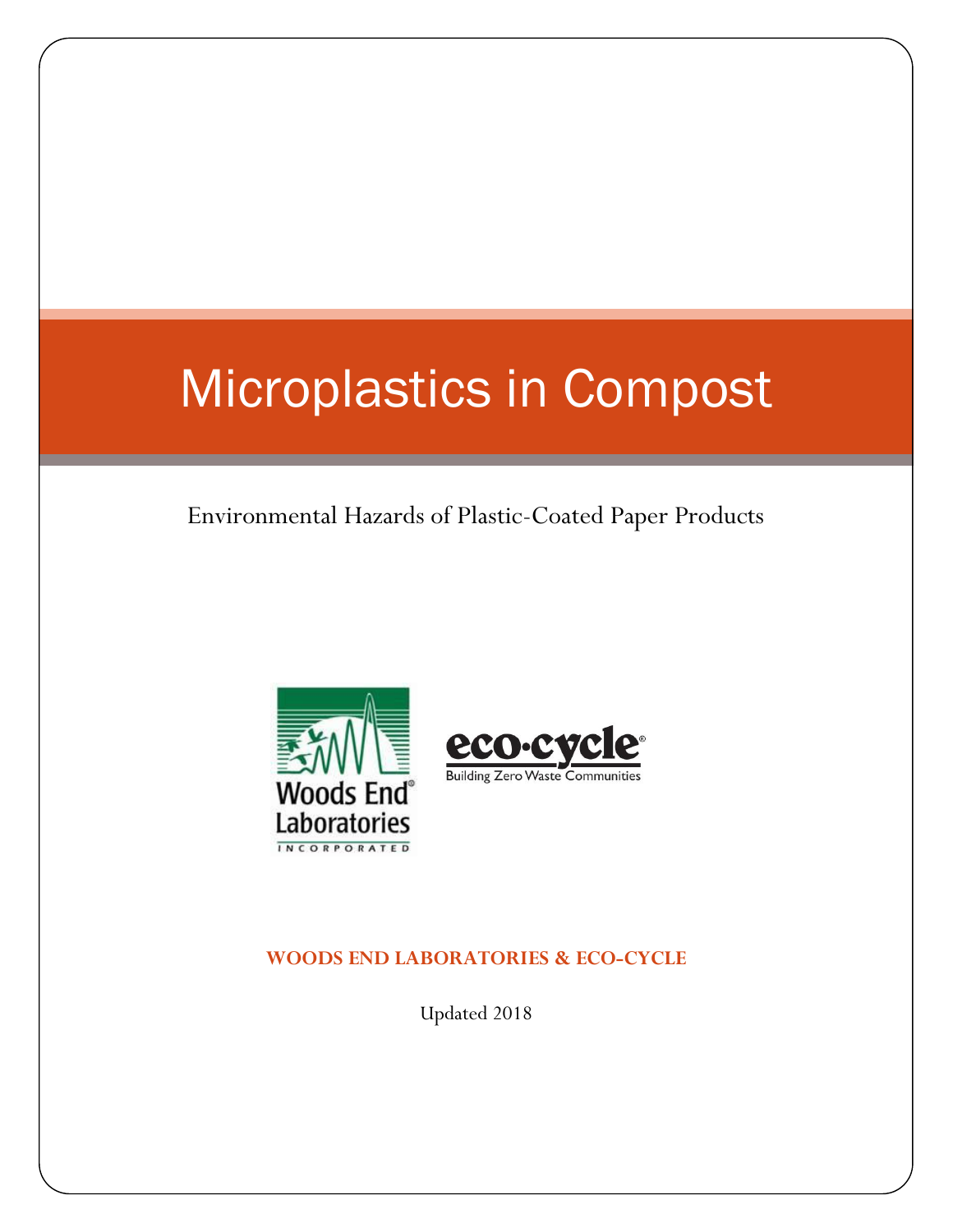## <sup>M</sup>ICROPLASTICS IN COMPOST

#### Environmental Hazards of Plastic-Coated Paper Products

## AT ISSUE

A growing number of U.S. and Canadian communities are recovering their food scraps through composting to reduce their climate impact, work toward Zero Waste and return valuable nutrients to local soils. Half of these programs allow residents and businesses to include plastic-coated paper products for composting in order to increase the convenience of composting and the amount of materials that can be accepted. Plasticcoated paper products include milk and juice cartons, hot and cold paper drinking cups, frozen food containers, plastic-lined paper bags, take-out containers and some paper plates. These products, made predominantly from paper fibers, are traditionally coated with a petroleum-based plastic to prevent liquid absorption or freezer burn, or to otherwise enhance product performance.

The growing epidemic of plastic pollution in the environment has led to concerns about what happens to the plastic coatings on these products during the composting process, since petroleum-based plastic particles break down into smaller fragments but do not biodegrade. Research from Eco-Cycle and Woods End Laboratories demonstrates that microplastics are shed from all plastic-coated paper products during

composting. These microplastics may pose a significant risk to our soils, freshwater and marine environments, wildlife, and ultimately, human populations. This potential threat justifies a ban on non-biodegradable plastic-coated paper products in compost.

FIGURE 1. COMMON PLASTIC-COATED PAPER PRODUCTS.



### RESEARCH

In order to ascertain what actually happens when including plastic-coated paper products in the feedstock of a composting process, Woods End Laboratories, Inc. (Mt. Vernon, ME) and Eco-Cycle, Inc. (Boulder, CO) partnered to test a range of these materials in a controlled biodegradation process:

- milk/juice cartons (double-coated LDPE)
- cups (double-coated LDPE)
- plates (clay with binders)
- paper food boat (clay with binders)
- freezer box (single-coated LDPE)
- oven-able tray (double-coated PET)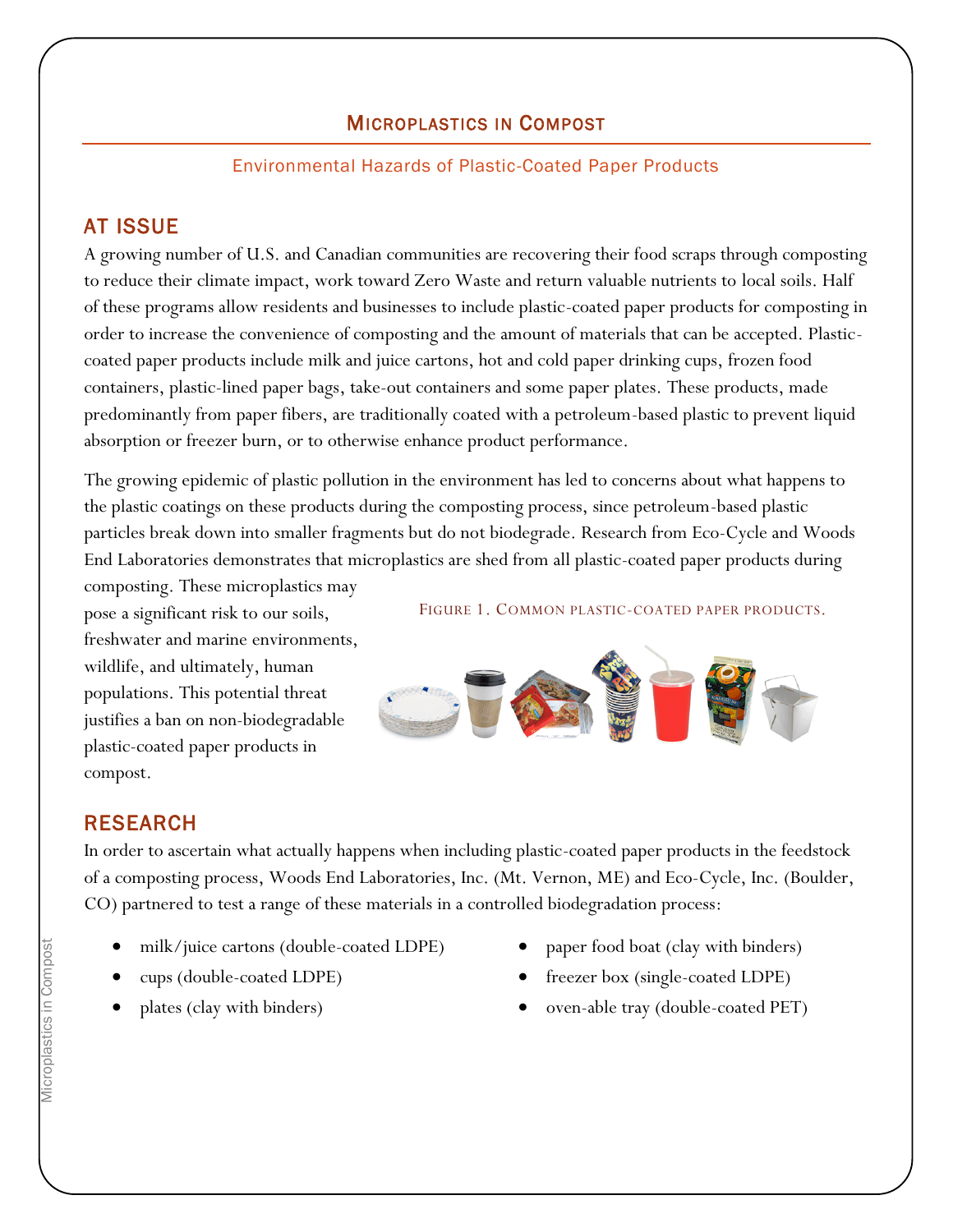**The study showed conclusively that micro-plastic fragments were shed from all plasticcoated samples, whether single or double-coated. This means any plastic-coated paper product, even those that are partially screened out during the composting process, is contaminating the finished compost with plastic particles.**

Since composters generally use a 1/2 inch (12mm) sieve, or 3/8 inch (9mm) sieve under optimal dry conditions, any plastic particles under this size will remain in the finished compost and will be dispersed into the environment during compost application. Previous research by Woods End found that extremely fine polyethylene (PE) fragments and strands as small as 100 microns are present in composts—that is, impossible to recover or screen out.



FIGURE 2. MICRO-PLASTIC PARTICLES WERE RELEASED FROM ALL PLASTIC-COATED PAPER PRODUCTS SUCH AS THIS PAPER ORANGE JUICE CARTON, SHOWN BEFORE AND AFTER TESTING.

Products with a PET or LDPE coating on both sides (double-coated products) showed very little decomposition during the Woods End tests, as the plastic coating on both sides of the paper severely retarded decomposition. The product size, therefore, remained large enough to be screened from the finished compost as a contaminant. This contamination can be very costly to

compost facilities. In addition, this study is the first to show these products are also shedding microplastics during the biodegradation process, contributing to the contamination of the finished compost (along with the single-coated products tested). In order to eliminate

microplastics from finished compost, all plastic-coated paper products should be excluded from the composting process.

#### POTENTIAL HARM

The microplastic fragments shed from plastic-coated paper products that are present in finished compost will be disseminated into the environment through the application of compost to soils. These microplastics will eventually migrate into other land and aquatic ecosystems through wind and surface run-off, exacerbating the existing threats to wildlife and ultimately humans. While there needs to be more research on the specific effects of microplastics in all ecosystems, growing evidence on the threats to wildlife and humans from terrestrial, freshwater and marine-based plastic particle pollution are enough to cause serious concern.

Macroplastic particles (>5mm) are a well-known threat to wildlife, causing suffocation, entanglement and starvation. New evidence shows that there is also a growing abundance of microplastics in the soil, rivers and oceans, mirroring the rise of global plastics production. These particles come from a variety of sources, both land- and ocean-based. Smaller in size, the particles are more likely to be ingested by wildlife such as